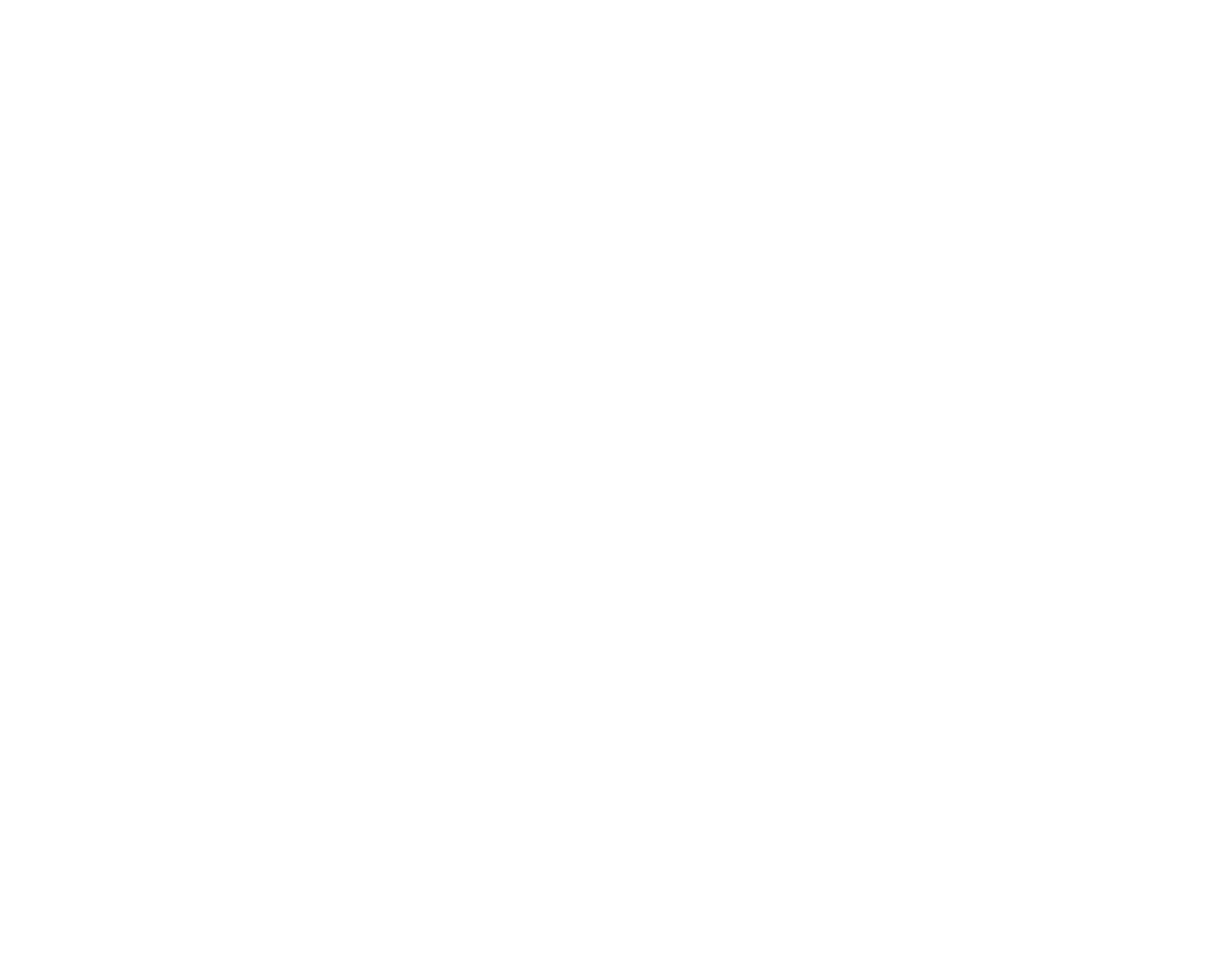## **Secondary Contact**

|                                                                                                                           |                             | information to be shared with this contact.                                                                                                                                                                                               |  |  |
|---------------------------------------------------------------------------------------------------------------------------|-----------------------------|-------------------------------------------------------------------------------------------------------------------------------------------------------------------------------------------------------------------------------------------|--|--|
| <b>Caregiver and Family Information</b>                                                                                   |                             |                                                                                                                                                                                                                                           |  |  |
|                                                                                                                           |                             |                                                                                                                                                                                                                                           |  |  |
| Do you require a 24 hour caregiver? $\Box$ Yes $\Box$ No                                                                  |                             | Will your caregiver travel and/or stay with you? $\heartsuit$ Yes $\heartsuit$ No                                                                                                                                                         |  |  |
| <b>Medical Providers:</b>                                                                                                 |                             |                                                                                                                                                                                                                                           |  |  |
|                                                                                                                           |                             |                                                                                                                                                                                                                                           |  |  |
|                                                                                                                           |                             |                                                                                                                                                                                                                                           |  |  |
|                                                                                                                           |                             |                                                                                                                                                                                                                                           |  |  |
|                                                                                                                           |                             | Medical Equipment Provider Phone: Network and Allen Contract and Allen Contract and Allen Contract and Allen Contract and Allen Contract and Allen Contract and Allen Contract and Allen Contract and Allen Contract and Allen            |  |  |
| Oxygen Provider Name: <u>Conserverse Communications of Conserverse Communications of Communications of Communications</u> |                             |                                                                                                                                                                                                                                           |  |  |
| <b>Transportation Needs:</b>                                                                                              |                             | <u> 1990 - Johann Harry Harry Harry Harry Harry Harry Harry Harry Harry Harry Harry Harry Harry Harry Harry Harry</u><br><u>s anno 1980 anns 1980 ann an Cathair ann an Cathair ann an Cathair ann an Cathair ann an Cathair ann an C</u> |  |  |
| If transportation assistance is required, please check all vehicle types that can be used for transportation.             |                             |                                                                                                                                                                                                                                           |  |  |
| Car<br>Bus<br>$\subset$                                                                                                   | $\bigcirc$ Van<br>Ambulance | Stretcher                                                                                                                                                                                                                                 |  |  |
| Do you require continous Oxygen During Transport?<br>Yes<br>$\bigcirc$<br>No<br>$\bigcirc$                                |                             |                                                                                                                                                                                                                                           |  |  |
| How many family members (who live in your home) will accompany you if you choose to seek shelter?                         |                             |                                                                                                                                                                                                                                           |  |  |

 $\sim 0.1$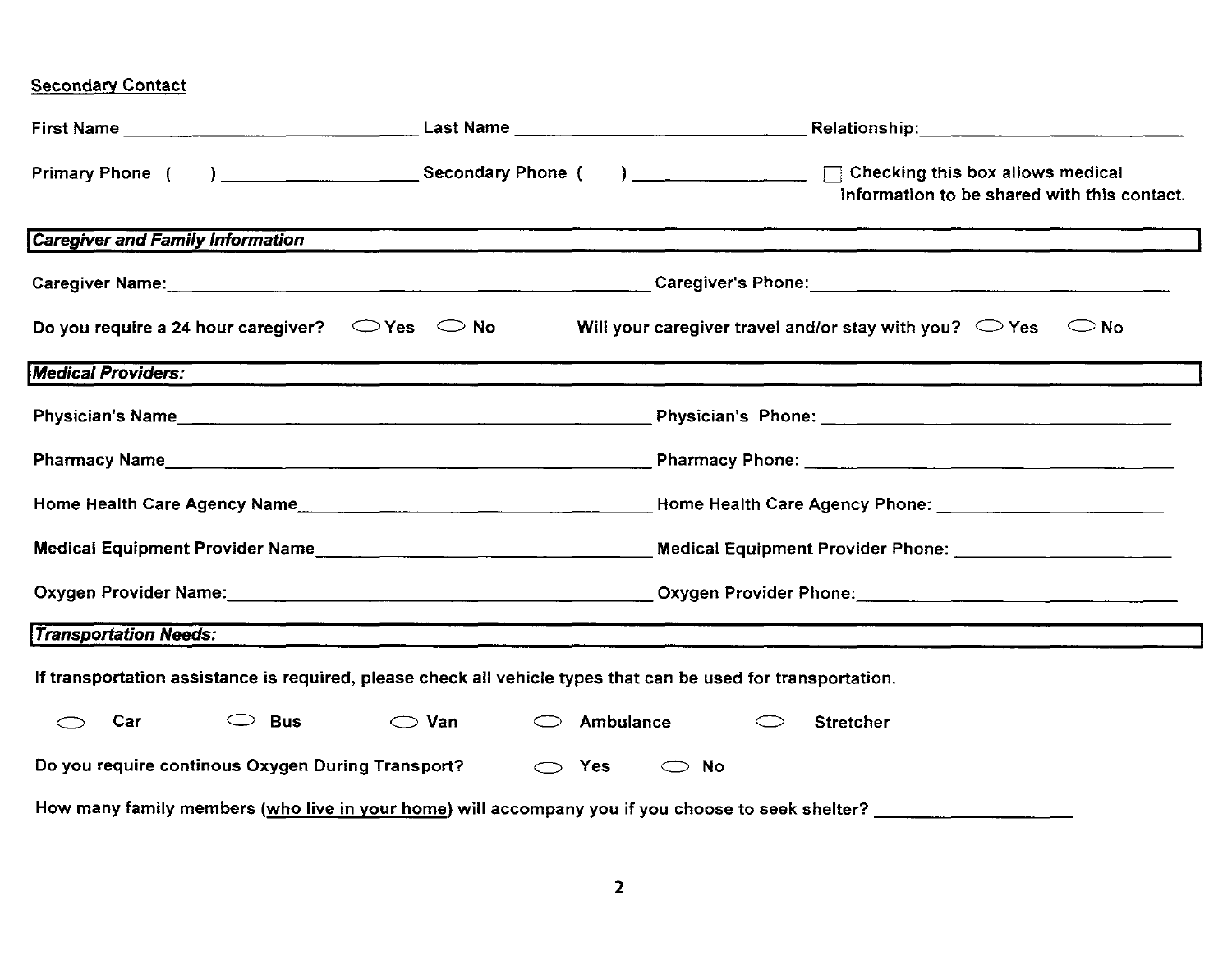| <b>Mobility Needs:</b>                                                                                                                                                                 |                                                         |                                                                                                                                             |                                                                                |  |
|----------------------------------------------------------------------------------------------------------------------------------------------------------------------------------------|---------------------------------------------------------|---------------------------------------------------------------------------------------------------------------------------------------------|--------------------------------------------------------------------------------|--|
| Do you have mobility needs?                                                                                                                                                            | $\bigcirc$ Yes $\bigcirc$ No                            |                                                                                                                                             |                                                                                |  |
| <b>Confined to Bed</b><br>○<br>Paralyzed<br>Wheelchair<br><b>Attendant to Assist in Ambulating</b><br>◯ Partial Paralysis<br>C Complete Paralysis                                      |                                                         |                                                                                                                                             |                                                                                |  |
| Select all devices that are used to aid mobility:<br>Walker / Cane<br>$\circlearrowright$ Standard Wheelchair<br><b>Motorized Wheelchair</b><br><b>Motorized Scooter</b><br>$\bigcirc$ |                                                         |                                                                                                                                             |                                                                                |  |
| <b>Equipment Needs:</b>                                                                                                                                                                |                                                         |                                                                                                                                             |                                                                                |  |
| Are you dependent on Electrical Equipment?                                                                                                                                             | $\subset$ $\supset$                                     | No<br><b>Yes</b><br>$\circ$                                                                                                                 |                                                                                |  |
| Are you Oxygen Dependent?                                                                                                                                                              | Yes<br>$\circlearrowright$ No<br>C)                     | Oxygen Type<br>Oxygen Mode<br><b>Liter Flow</b><br>Gasseous<br>Mask<br>⊂⊃<br>Nasal Cannula<br>$\bigcirc$ Liquid<br><b>Trach Collar</b><br>⇔ | <b>Frequency</b><br>24 Hours<br>⇔<br><b>Only Overnight</b><br>C D<br>As Needed |  |
| <b>Select All Equipment Used:</b>                                                                                                                                                      |                                                         |                                                                                                                                             |                                                                                |  |
| <b>Apnea Monitor</b>                                                                                                                                                                   | <b>CPAP / BIPAP</b>                                     | <b>Cardiac Monitor</b><br><b>Dialysis Catheter</b>                                                                                          | <b>Feeding Pump</b>                                                            |  |
| Feeding<br>$\circlearrowright$                                                                                                                                                         | Nebulizer                                               | <b>Oxygen Concentrator</b><br>$\circlearrowright$ Suction Pump                                                                              | Ventilator                                                                     |  |
| <b>Wound Vac</b>                                                                                                                                                                       | <b>Medications that</b><br><b>Require Refrigeration</b> | <b>Pulse Oximeter</b><br><b>Hoyer Lift</b><br>$\bigcirc$                                                                                    | Catheter                                                                       |  |
| <b>Tracheostomy Tube</b>                                                                                                                                                               | <b>Other Equipment</b>                                  |                                                                                                                                             |                                                                                |  |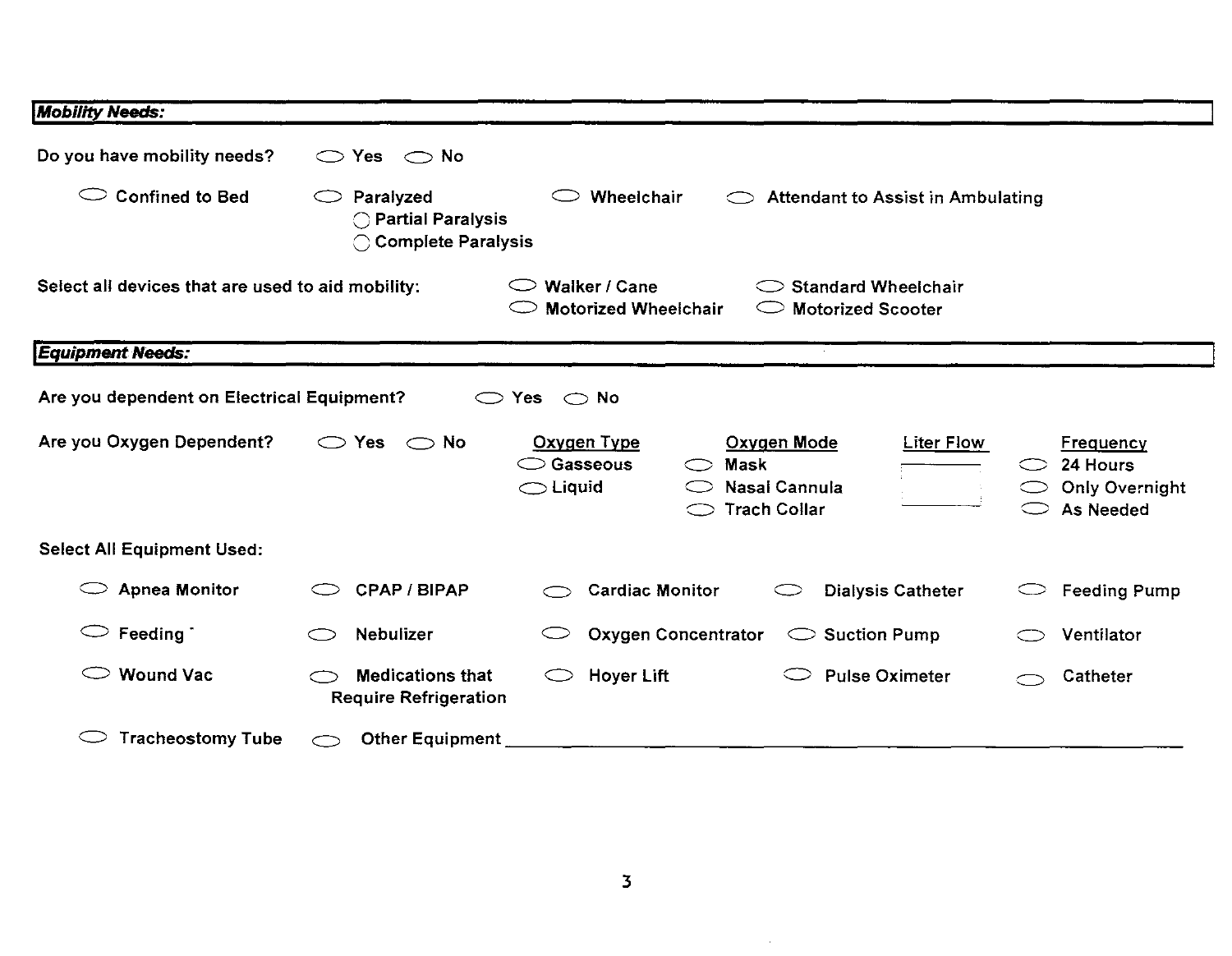| $\circ$<br>Alzheimer Disease<br>Mild<br><b>Severe</b>                    | <b>ALS</b><br>$\circ$<br><b>Early Stage</b><br><b>Middle Stage</b><br>Late Stage                                | $\circ$ Aphasia                                                             | Assistance<br>with<br>Daily Living                                                                  | C<br>Asthma                                | Arthritis<br>◠                                             |
|--------------------------------------------------------------------------|-----------------------------------------------------------------------------------------------------------------|-----------------------------------------------------------------------------|-----------------------------------------------------------------------------------------------------|--------------------------------------------|------------------------------------------------------------|
| $\circ$ Autism                                                           | Behavioral<br>⌒<br>Health                                                                                       | $\subset$<br>Blind/<br>Low Vision/<br>Vision Impaired                       | ○<br>Cancer<br>Chemotherapy<br>Radiation<br>Surgical<br>Palliative<br>Remission<br><b>End Stage</b> | Ó.<br>Cardiac<br><b>Stable</b><br>Unstable | C Cerebral Palsy                                           |
| $\circ$ copp                                                             | Comatose<br>◠                                                                                                   | $\circ$ Contagious<br>Disease                                               | $\circ$ Cystic<br>Fibrosis                                                                          | ○<br>Deaf/<br>Hard of Hearing              | $\circlearrowright$ Dementia<br>Mild<br>Moderate<br>Severe |
| O<br><b>Diabetes</b><br>Insulin<br>Dependent<br>Non-Insulin<br>Dependent | $\circ$<br><b>Dialysis</b><br>At Facility<br>At Home<br>Peritoneal<br>Frequency<br>2 times week<br>3 times week | C<br>Eating and<br><b>Swallowing Disorder</b>                               | Edema<br>O                                                                                          | Emphysema                                  | $\circ$ Fractured<br><b>Bones</b>                          |
| ◯ Frail Elderly                                                          | $\circ$ High Blood<br>Pressure                                                                                  | $\circ$ Hip/Knee<br>Replacement<br>Non-Ambulatory<br><b>Confined to Bed</b> | $\bigcirc$ incontinence                                                                             | $\circ$ IV Care                            | Mentally/<br>O<br>Memory<br>impaired                       |
| $\circ$ Multiple<br><b>Scierosis</b>                                     | $\bigcirc$ Muscular<br>Dystrophy                                                                                | $\mathord{\circlearrowright}$ Neuromuscular<br>Disorder                     | Ostomy<br>O                                                                                         | <b>C</b> Paralysis                         | ◯ Parkinson's<br>Disease                                   |
| <b>Seizures</b><br>$\circ$                                               | $\circ$ Sleep Apneal<br><b>CPAP User</b>                                                                        | $\circ$ Speech<br>Impediment                                                | Stroke<br>O                                                                                         | $\circ$ Terminal<br>Endstage               | $\circlearrowright$ Wounds/<br>Sores/Rashes                |
| $\bigcirc$<br>Other                                                      |                                                                                                                 |                                                                             |                                                                                                     |                                            |                                                            |

 $\bar{z}$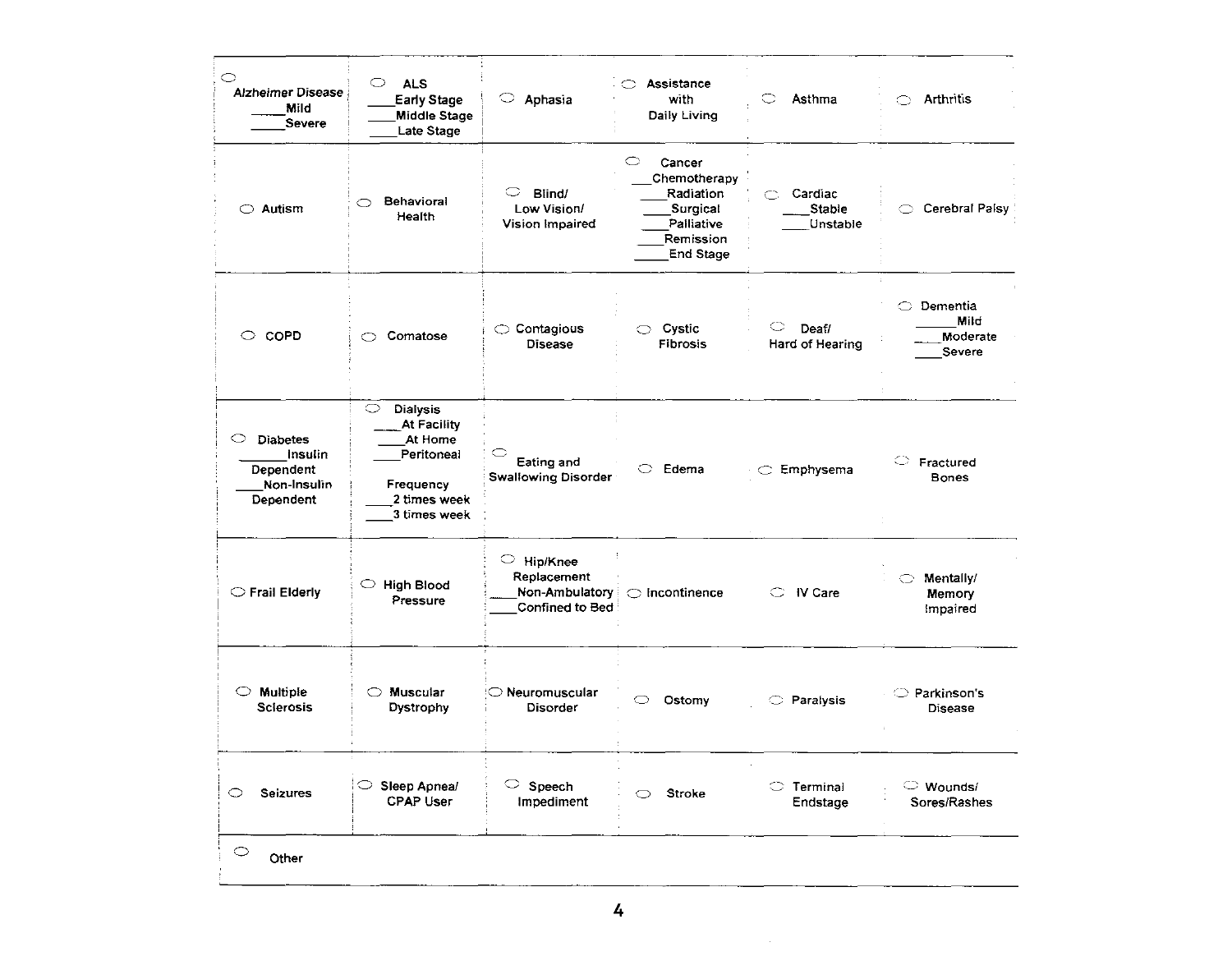| Service Animals / Pets                                                                                                                                           |                                 |                                                                                                                            |               |                                             |                                                                                                                                                                                                                                     |
|------------------------------------------------------------------------------------------------------------------------------------------------------------------|---------------------------------|----------------------------------------------------------------------------------------------------------------------------|---------------|---------------------------------------------|-------------------------------------------------------------------------------------------------------------------------------------------------------------------------------------------------------------------------------------|
| Do you own an animal? $\bigcirc$ Yes                                                                                                                             |                                 | $\circledcirc$ No What type of animal? $\circlearrowright$ Dog $\circlearrowright$ Cat $\circlearrowright$ Miniature Horse |               |                                             |                                                                                                                                                                                                                                     |
| Is this animal a service animal (eg. a seeing eye dog)? $\bigcirc$ Yes $\bigcirc$ No Is this animal an emotional support animal?                                 |                                 |                                                                                                                            |               |                                             | $\bigcirc$ Yes<br>$\bigcirc$ No                                                                                                                                                                                                     |
|                                                                                                                                                                  |                                 |                                                                                                                            |               |                                             | Weight ________________                                                                                                                                                                                                             |
| Is there a carrier cage available?                                                                                                                               | $\bigcirc$ Yes<br>$\bigcirc$ No | Is there a leash available? $\heartsuit$ Yes                                                                               | $\bigcirc$ No | Is there a muzzle available? $\bigcirc$ Yes | $\bigcirc$ No                                                                                                                                                                                                                       |
| Do you own an animal? $\bigcirc$ Yes                                                                                                                             |                                 | $\circ$ No What type of animal? $\circ$ Dog $\circ$ Cat $\circ$ Miniature Horse                                            |               |                                             | Other the control                                                                                                                                                                                                                   |
| Is this animal a service animal (eg. a seeing eye dog)? $\bigcirc$ Yes $\bigcirc$ No Is this animal an emotional support animal?<br>$\bigcirc$ Yes<br>$\circ$ No |                                 |                                                                                                                            |               |                                             |                                                                                                                                                                                                                                     |
|                                                                                                                                                                  |                                 |                                                                                                                            |               |                                             | <b>Weight</b> and the control of the control of the control of the control of the control of the control of the control of the control of the control of the control of the control of the control of the control of the control of |
| Is there a carrier cage available?                                                                                                                               | $\bigcirc$ Yes<br>$\bigcirc$ No | Is there a leash available? $\bigcirc$ Yes                                                                                 | $\bigcirc$ No | Is there a muzzle available? $\bigcirc$ Yes | $\bigcirc$ No                                                                                                                                                                                                                       |
| Additional animals/pets should be listed in Comments.                                                                                                            |                                 |                                                                                                                            |               |                                             |                                                                                                                                                                                                                                     |
| <b>Additional Comments / Information</b><br>Please enter any additional information that may be useful for our emergency personnel to evacuate this person.      |                                 |                                                                                                                            |               |                                             |                                                                                                                                                                                                                                     |